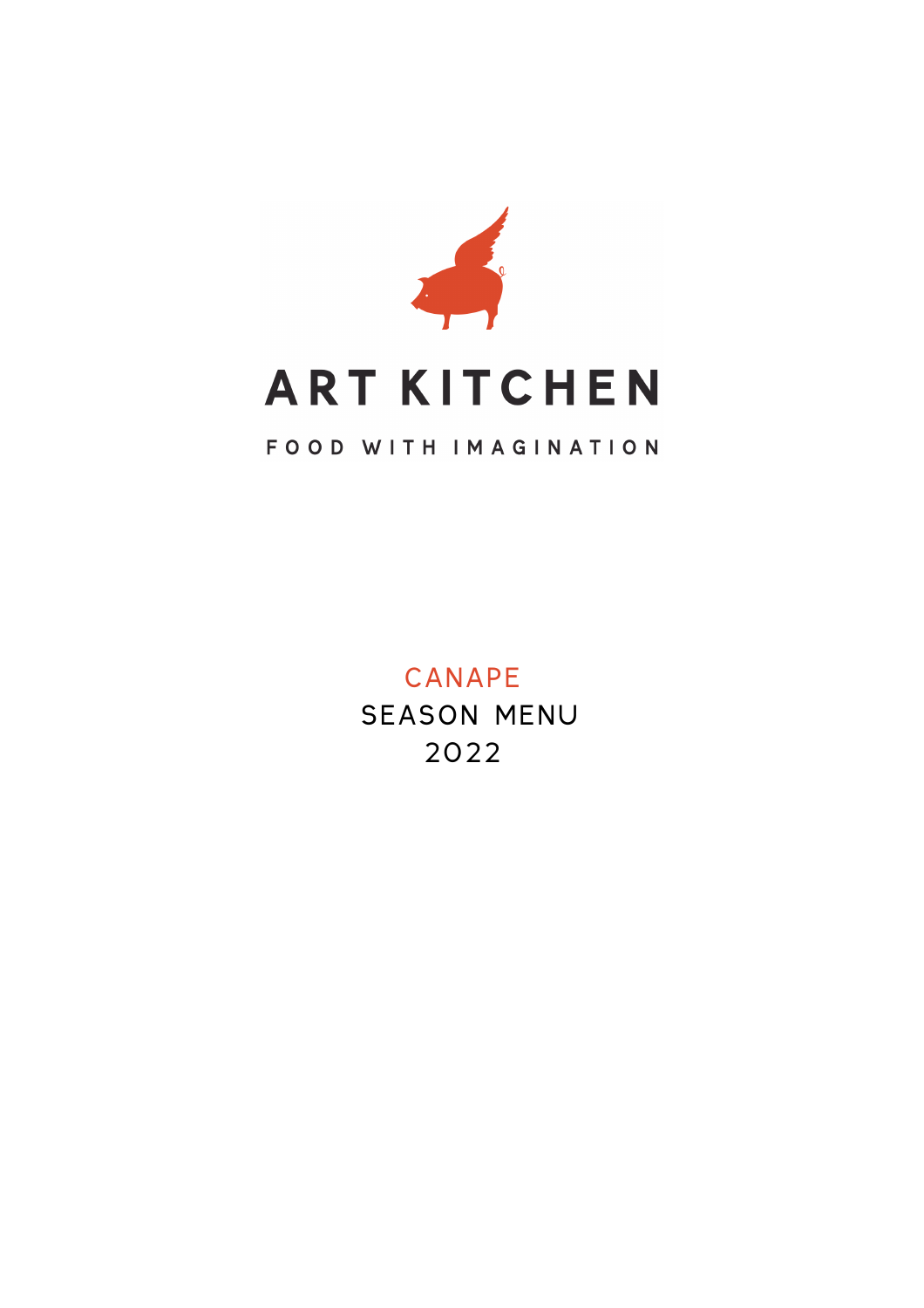

All gorgeous things come in small bites and our delicious canapés are the perfect combination of taste and texture in a bite or two. beautifully served in our own unique 'art' way.

#### **COOL WARM**

| coconut scallop, tomato, pepper, lime,<br>chilli, coriander                 | df qf v |
|-----------------------------------------------------------------------------|---------|
| black rice, whipped satay tofu, peanut,<br>edamame, pickled chilli          | ve df   |
| caramelised fennel tart, parmesan custard,<br>rocket                        | v       |
| pear & prosciutto wrap, gorgonzola mousse,<br>candied walnuts               | gf      |
| crab remoulade, sweet cornaioli, chive,<br>charcoal bun                     | df      |
| tandoori carrots, whipped vadouvan paneer,<br>poppadum crumbs, nigella      | V       |
| chorizo jam, quail egg, parmesan aioli, crispy<br>music bread               | df      |
| eqqplant imam bayildi, tomato & pepper, flat<br>bread, smoked yoghurt       | qf v    |
| coconut poached prawn, green mango,<br>sticky coconut & chilli caramel      | df qf   |
| sushi rice, soy & sesame beef carpaccio,<br>wakame                          | df qf   |
| wonton chip, crispy roast duck, sticky hoisin,<br>shallots, shaved cucumber | df      |
| pacific oysters, lemon myrtle & macadamia                                   | df qf   |
| rosemary shortbread, whipped feta,<br>honey pear, micro rocket              | v       |
| cured & smoked ocean trout, beetroot &                                      | df gf   |



horseradish curd, watercress

 2 Hour Event 8 pieces Min 20 guests please  $$33$  \$41  $$49$ 



 3 Hour Event 10 pieces Min 20 guests please

chip



 4 Hour Event 12 pieces Min 20 guests please

v gf

ve gf

v

df

gf

v

gf

df gf

df gf

fried truffled polenta cubes, oyster mushroom, truffle aioli

hummus

saffron aioli

popped corn

flat bread

lime, tortilla chip

dijon sauce

chilli & shallots

tzatziki & dukkah

salad

fries, lemony tartare

carrot & red lentil spiced fritters, carrot

basil & gooey gorgonzola 'soft centred' arancini,

'fish & chips' flathead, little cones of french

sticky bbq chicken, corn cream, charred corn,

grilled halloumi, candied walnut, pomegranate,

pork belly, sticky soy & chilli, radish & apple

chargrilled 'tequila' steak, chipotle mayo, finger

mini croque monsieur's, smoked ham, gruyere,

crispy flash fried squid, coriander aioli, charred

mini chicken kiev, tarragon aioli, sweet potato

spicy moroccan lamb & feta sausage rolls with

little spiced veggie pies, beet relish & rocket ve

fried cheesy corn empanadas, chimichurri v

*prices are exclusive of GST & Staff* **gf** gluten free v vegetarian **df** dairy free **ve** vegan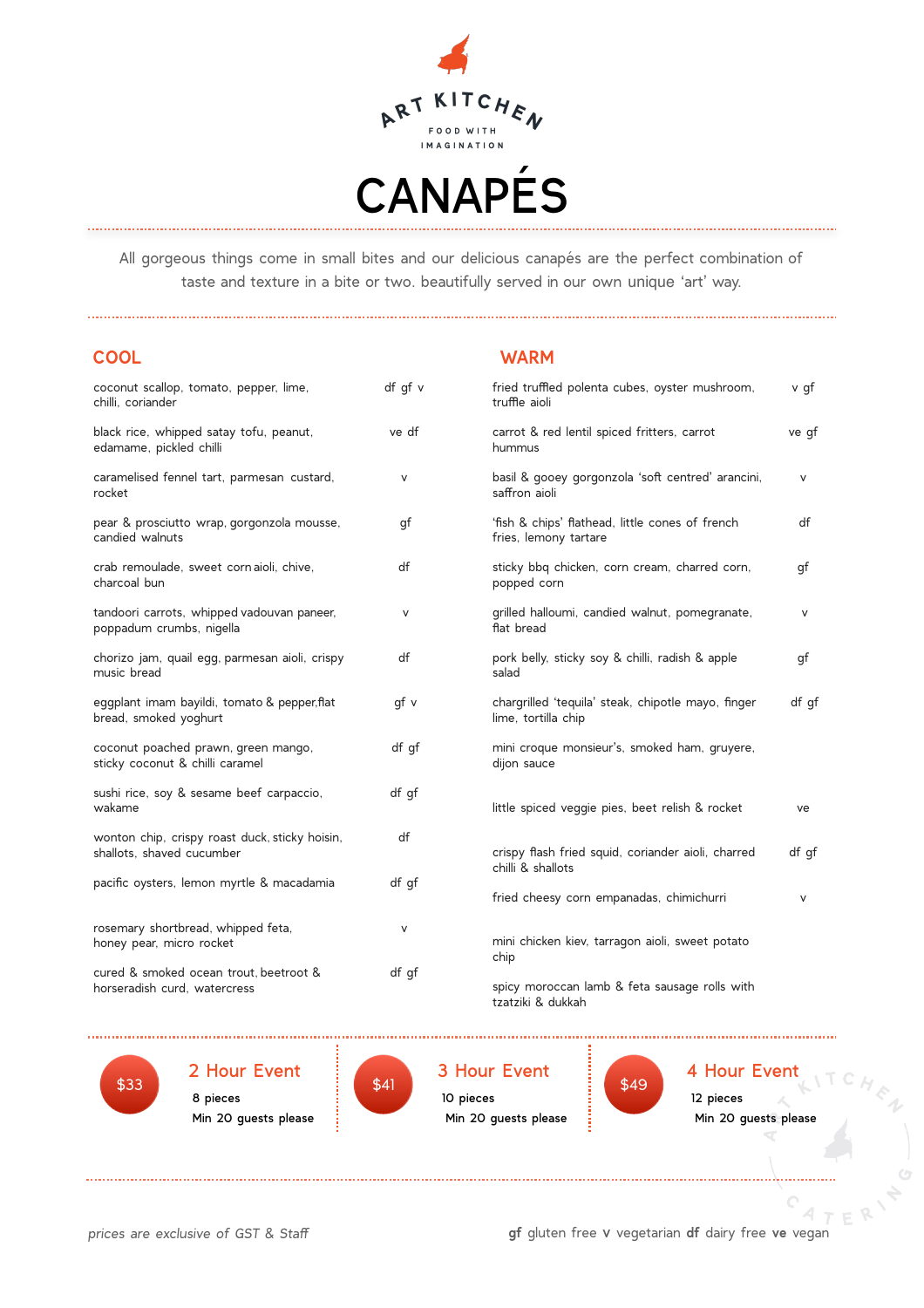

## ROVING ENTREES

Our gorgeous hand-me-round entrees are a great way of satisfying your guests appetites and can be served at any time during your event. Our entrees are beautifully presented in paper lined baskets, bamboo boats, bowls or our gorgeous wooden and grass boards.

#### **ROVING SUBSTANTIALS**

| confit ocean trout nicoise, beans, kipflers,<br>soft egg, little tomatoes, smoked aioli | df qf  | sour cream. house mole       | baked tortilla, beef brisket chilli, beans, | gf    |
|-----------------------------------------------------------------------------------------|--------|------------------------------|---------------------------------------------|-------|
| smokey bbq pulled pork slider, brioche bun,<br>corn puree, carrot slaw                  |        | avocado, coriander           | house baked tortilla chips, bean chilli,    | gf ve |
| cheeseburger, brioche bun, frenchs mustard,<br>ketchup, pickles, onions                 |        | rainbow chard, fried sprouts | fried brown rice, chilli, ginger, soy,      | gf ve |
| spicy salmon poké, black rice, pickled cucumber,<br>radish & shoyu sauce                | df qf  | we can create vegetarian &   | dietary alternatives as required            |       |
| crispy spiced chicken slider, milk bun,<br>katsu mayo, asian slaw                       |        |                              | 1 Option                                    |       |
| triple cheese croquettes, rocket, fennel,<br>parmesan, vinaigrette                      | $\vee$ | \$9.45                       | Per Person<br>Min 20 guests please          |       |
| crispy fish taco, soft tortilla, pico de gallo,<br>jalapeño, baja sauce                 |        |                              |                                             |       |
| smoked chicken salad, roast cauliflower,<br>pea sprouts, smoked almonds                 | df gf  | \$18                         | 2 Options                                   |       |
| scorched salmon, zucchini slaw, whipped<br>avocado                                      | df gf  |                              | Per Person<br>Min 20 quests please          |       |
| best of Birmingham, lamb balti curry,<br>sweet potato, crispy roti, mint yoghurt        |        |                              |                                             |       |

#### **ICED COOLER SHOTS**

| watermelon and mint             | wild strawberry & rhubarb |        |            |    |
|---------------------------------|---------------------------|--------|------------|----|
| papaya, passionfruit and orange | morello cherry & vanilla  | \$3.10 | Per Item   |    |
| pineapple & coconut             | mandarin & pomegranate    |        | Per Person |    |
| white peach & lychee            | apples & pears            |        |            |    |
|                                 |                           |        |            | 97 |
|                                 |                           |        |            |    |
|                                 |                           |        |            |    |
|                                 |                           |        |            |    |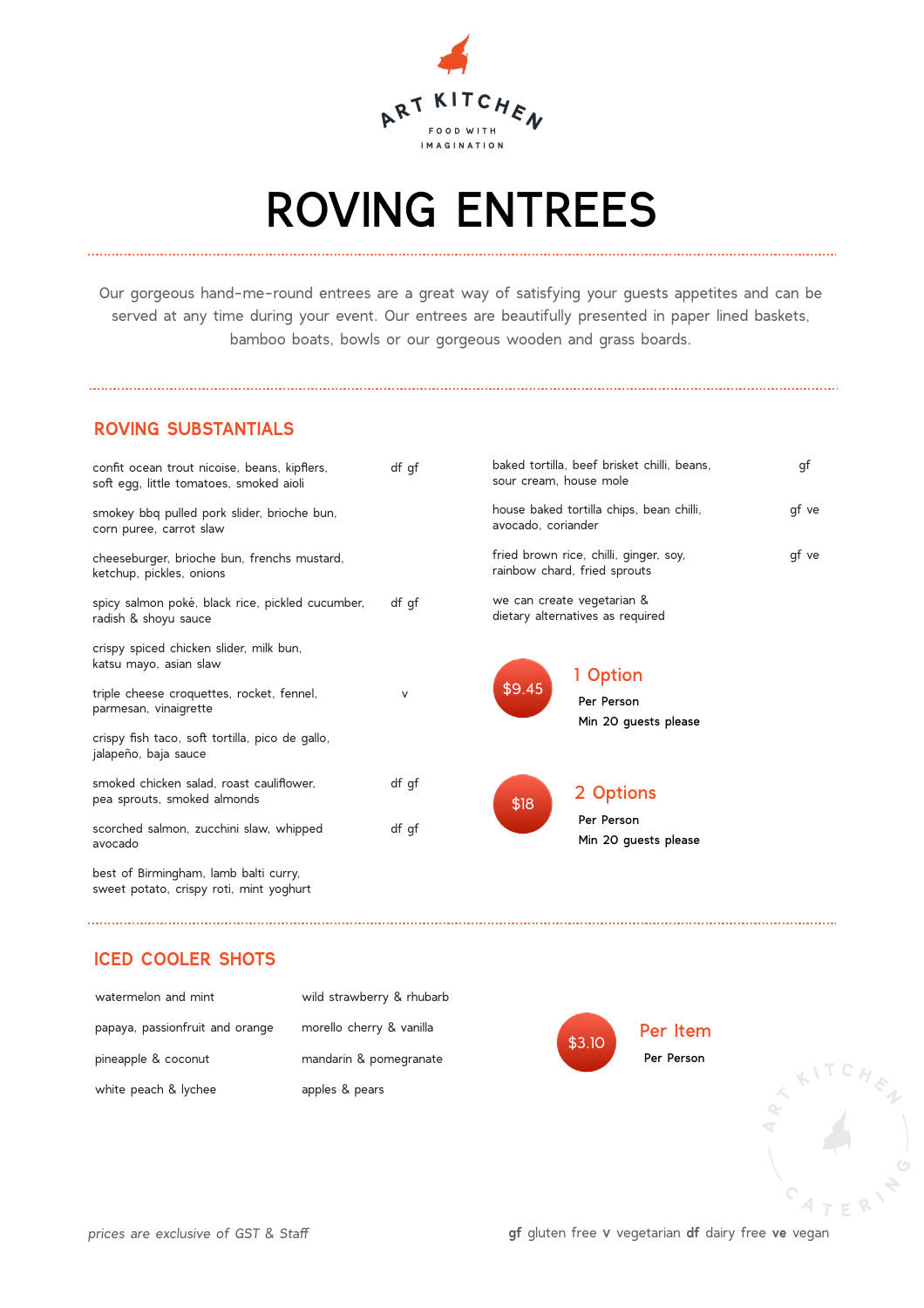

## GRAZING PLANK

Add a bit of theatre and excitement to your event with our gorgeous plank stations. Loaded with the best locally sourced ingredients and beautifully presented on solid oak boards. Plank stations give your guests the opportunity to graze throughout the event with an abundance of sweet, sour, crunchy and crispy dishes to give your event a real buzz.

#### **GRAZING PLANK**

#### **ANTI PASTI**

selection of prosciutto, salami & chorizo, manchego, gorgeous grilled peppers, artichokes, chilli & mint feta, olives, pickles, caper berries, baked bread & grissini

#### **SALMON TWICE**

beetroot & vodka cured salmon, applewood smoked salmon, carrot & celeriac remoulade, blinis & bruschetta, capers, cornichons, horseradish creme fraiche, herbs

#### **THE PLOUGHMANS**

free range ham & organic chicken liver pate, pork pies, celery, cherry toms, pickled onions, gippsland blue, vintage cheddar, piccalilli chutney, pickles, baked bread & crackers

#### **BUFFALOOM**

fresh carved buffalo mozzarella, heirloom tomatoes, gorgeous basil pesto, olives & capers, grilled & chilled summer veggies, crispy polenta chips with pecorino, rosemary crostini

gf v



#### Per Plank

 Each plank serves approximately **eight to ten people.** Planks will serve approximately twelve in conjunction with canapé selections. Planks include bamboo plates and cutlery

#### **JUST CHEESE**

selection of brie, blue & cheddar, gooey baked rosemary camembert, cranberry relish, quince, dried fruits, poached pears, grapes, nuts & crackers

#### **THE EASTERN**

house falafels, hummus with smoked paprika, cumin & yoghurt spiced chicken, tabouli, spiced flatbread, pickles, baba ghannouj, charred eggplant & za'atar

#### **JUST VEG & FRIENDS**

honey roasted heirloom carrots, sweet potato chips, tahini yoghurt dip, nigella, grilled eggplant with parsley pesto & marinated feta, empanadas, spinach pastizzi, caramelised garlic bread with a balsamic glaze v

gf

v